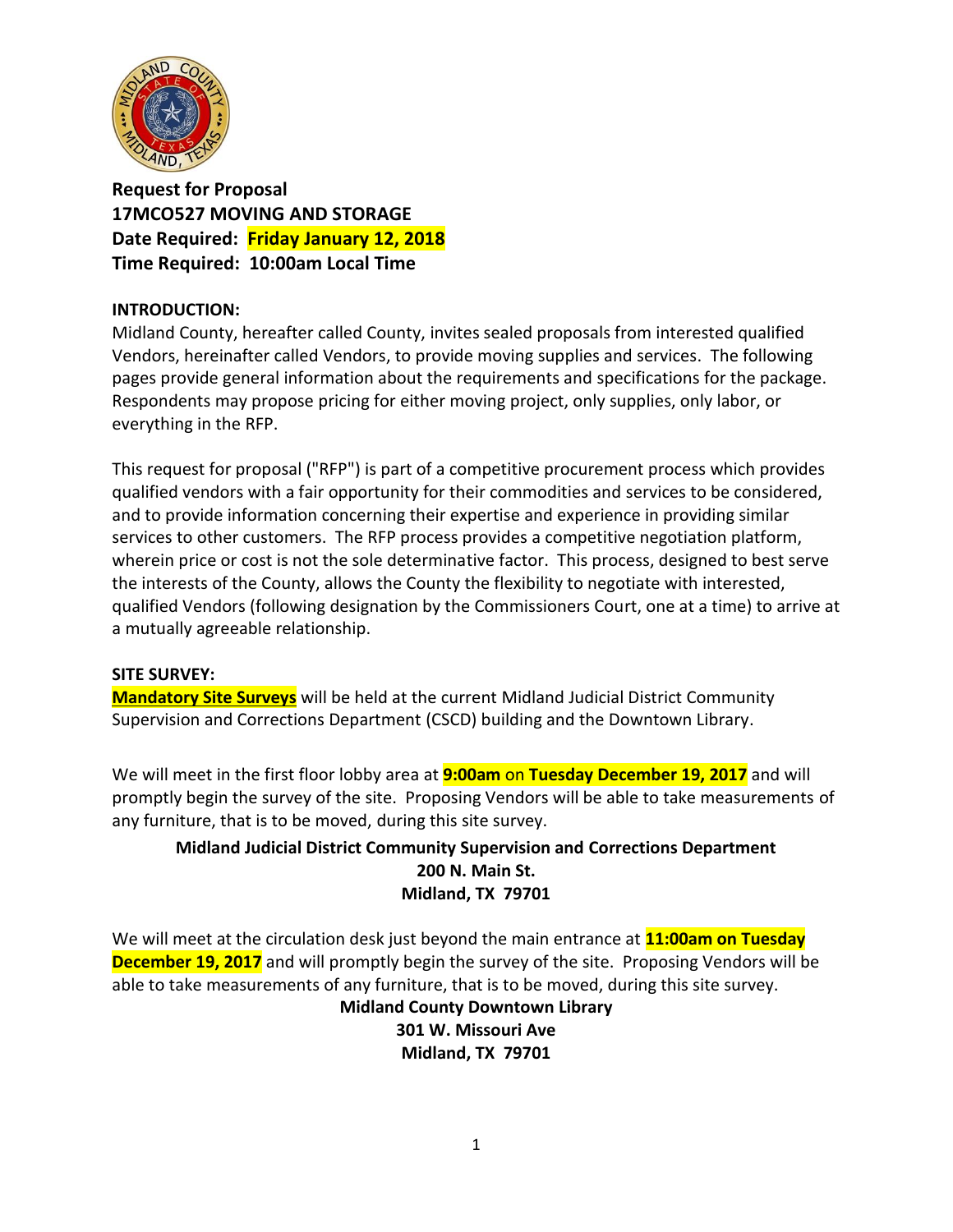### **QUESTIONS:**

If further information is required, please contact the Midland County Purchasing Department. All requests for information must be submitted in writing. Responses to all questions received will be sent to each Vendor known to have copies of the Request for Proposal. Requests for information may be faxed to 432-688-4914 or e-mailed to [pur103@co.midland.tx.us.](mailto:pur103@co.midland.tx.us) All questions should be submitted on or before **5:00pm on Friday December 29, 2017**. Questions received after said date and time will not receive a response. Answers and clarifications which are considered to materially change the solicitation will be issued as written addenda to the original RFP and will be posted to the Midland County website at www.co.midland.tx.us Solution providers are responsible for ensuring all answers to questions are reviewed prior to bid submittal and that all issued added are properly acknowledged with their submitted proposal response. Midland County will not be responsible for any verbal exchange between the vendor and an employee of Midland County.

### **COPIES AND RECEIPT:**

Please submit one (1) original, three (3) copies, and an electronic copy on USB drive of the proposal. **An executed copy of the Proposal Affidavit SIGNED AND NOTARIZED (Page 8) must be included in each submission.** Please note that if no Proposal Affidavit is included, the response will be rejected. Midland County is exempt from all state and federal taxes. Tax exempt certificates are available upon request.

All responses should be submitted in a sealed envelope, marked on the outside**,** 

# **17MCO527 MOVING AND STORAGE \_\_\_\_\_\_\_\_\_\_\_\_\_\_\_\_\_\_\_\_\_\_\_\_**

**Company Name**

Responses must be received by **10:00am Local Time on Friday January 12, 2018.** Late proposals will be rejected and returned without being opened. The clock in the Purchasing Agent's office is the official time piece for this submission. If interested, Vendors may use mail or express systems to deliver their proposal to the Purchasing Department; they should insure that they are tendered to the carrier in plenty of time to reach the Purchasing Department by the time and date required. Facsimile transmitted proposals shall not be accepted.

**SUBMISSION LOCATION:** All bids which are mailed, shipped, delivered, etc. should be addressed as follows:

#### **Midland County Purchasing Department**

Midland County Courthouse Attention: Kristy Engeldahl, Purchasing Agent 500 N. Loraine Street, Suite 1101 Midland, Texas 79701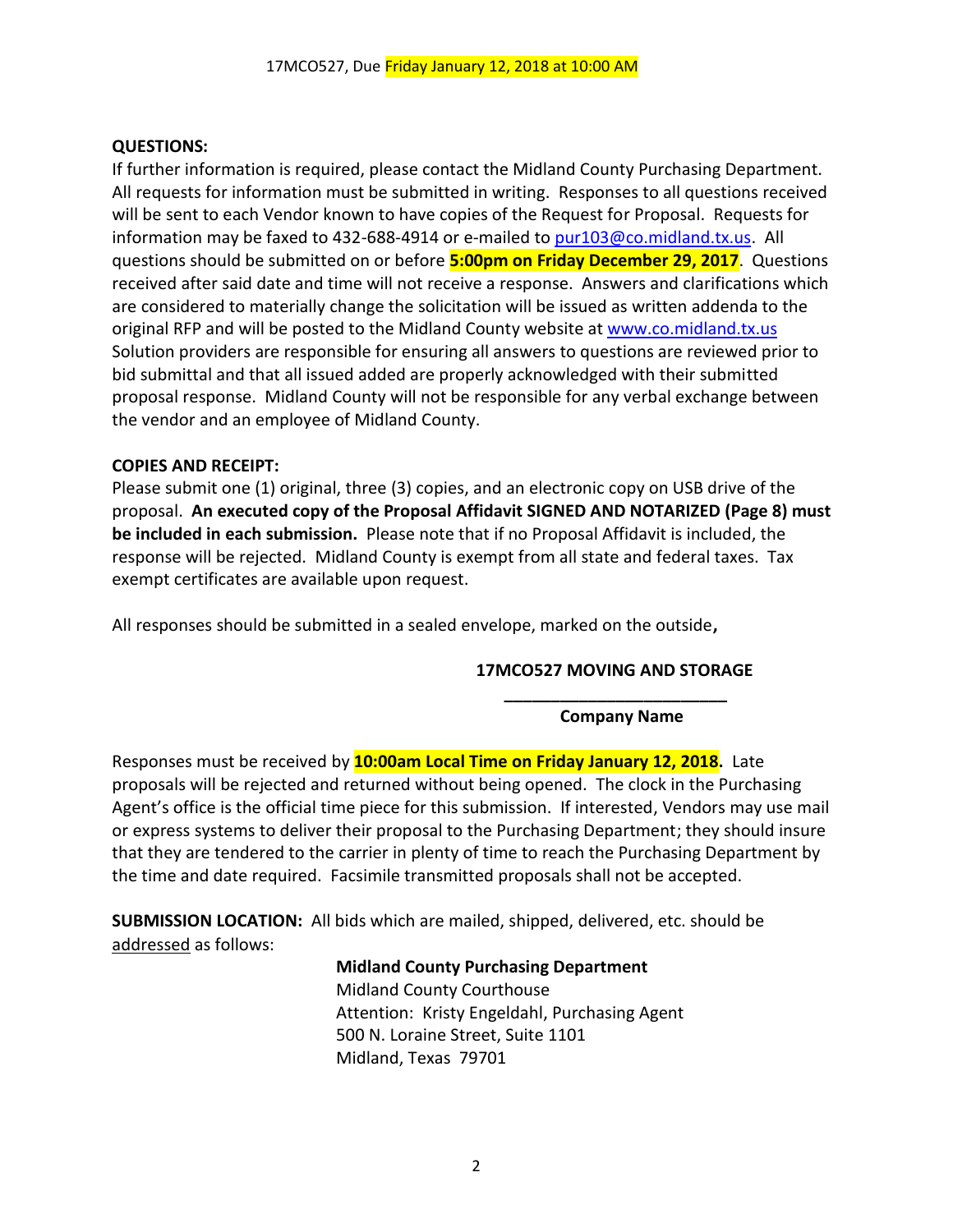# **DOCUMENTATION SUBMISSION:**

The respondent must submit all required documentation. Failure to provide requested information may result in rejection of the proposal.

### **ALTERATION OF PROPOSAL:**

A proposal may be altered, modified or amended by a Vendor at any time, prior to the time and date set forth above as the submission deadline. Alterations, modifications or amendments to a proposal must be made in the offices of the Purchasing Department. Any interlineations, alteration or erasure made on a proposal before the submission deadline must be initialed by the signer of the proposal, guaranteeing authenticity. A proposal may not be altered, modified or amended after the submission deadline.

#### **WITHDRAWAL:**

A proposal may not be withdrawn or canceled by the respondent for a period of sixty (60) days following the date designated for the receipt of proposals, and respondent so agrees upon submittal of their proposal.

### **CONFLICT OF INTEREST:**

No public official shall have interest in this contract, in accordance with Vernon's Texas Codes annotated Local Government Code Title 5, Subtitle C, Chapter 171. Vendor is required to sign affidavit form included in Proposal documents.

#### **SILENCE OF SPECIFICATIONS:**

The apparent silence of these specifications as to any detail of the apparent omission from it of a detailed description concerning any point, shall be regarded as meaning that only the best commercial practices are to prevail. All interpretations of these specifications shall be made on the basis of this statement.

#### **CONFIDENTIALITY:**

Contents of the proposals will remain confidential until the contract is awarded. At that time the contents will be made public under the Texas Public Information Act; except for any portion of a proposal which has been clearly marked as a trade secret or proprietary data (the entire proposal may not be so marked). Proposals will be opened, and the name of the firm submitting the proposal read aloud, acknowledged, at **10:05am on Friday December 16, 2016**, in the Purchasing Department Conference Room located in the Midland County Courthouse, Suite 1101. All respondents or other interested parties are invited to attend the opening.

Vendors are hereby notified that the Owner strictly adheres to all statutes, court decisions, and opinions of the Texas Attorney General with respect to disclosure of public information.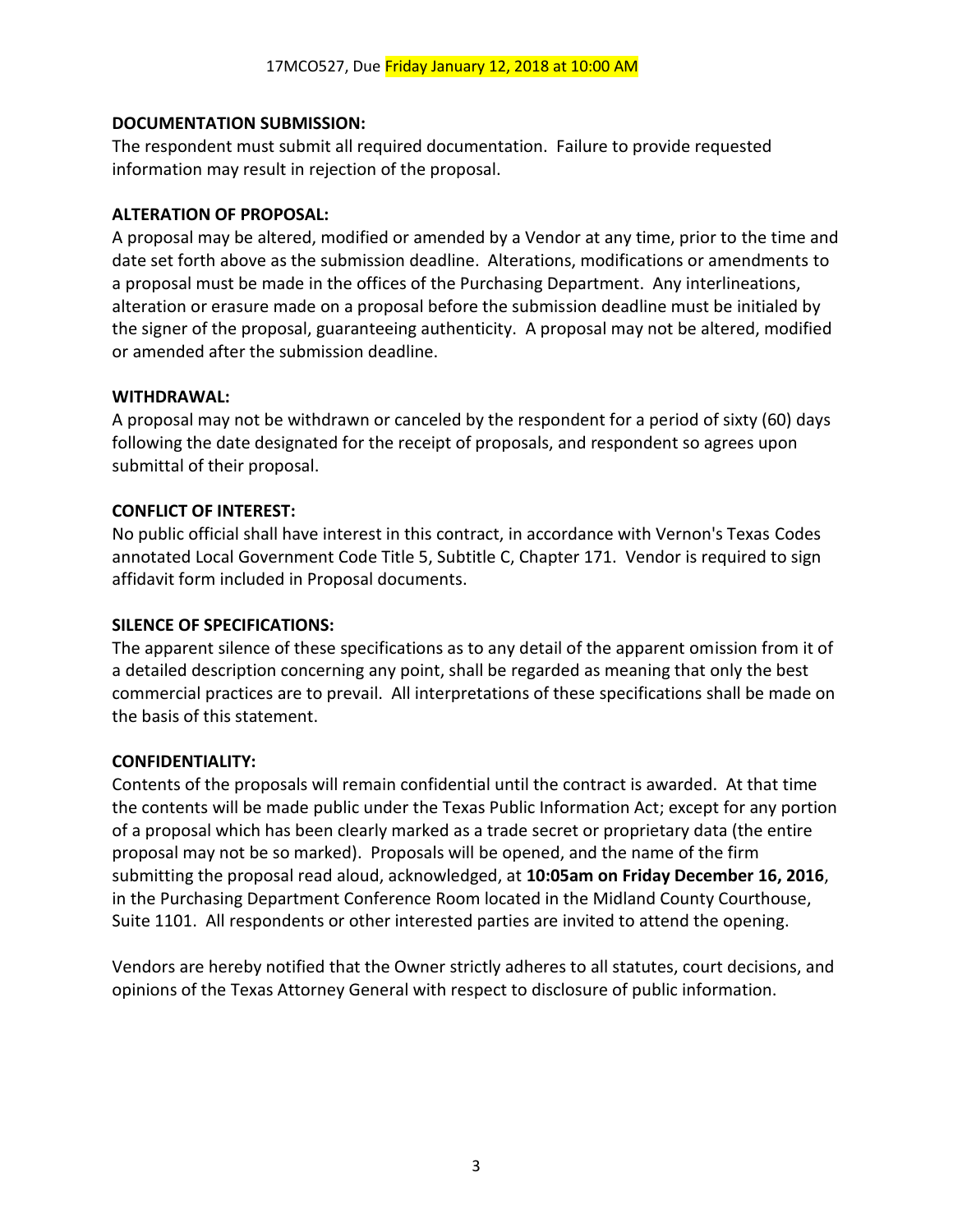# **ADDITIONAL INFORMATION AND DEMONSTRATION, NEGOTIATIONS:**

Prior to award, selected Vendors may be asked to provide further information concerning their proposal, up to and including presentations/demonstrations. The Midland County Commissioners Court reserves the right to reject any and all proposals or waive formalities as deemed in the best interests of Midland County. The County may also enter into discussions and revisions of proposals after submission and before award for the purpose of obtaining the best and final offer, and to accept the proposal deemed most advantageous to Midland County.

This request for proposal (RFP) is part of a competitive procurement process which is designed to best serve the interests of the County in obtaining complicated commodities and/or services. It also provides interested Vendors with a fair opportunity for their goods and services to be considered. The RFP process is designed to be a competitive negotiation platform, where price is not required to be the sole determinative factor. Also, the County has the flexibility to negotiate with interested vendors (one at a time) to arrive at a mutually agreeable relationship. Negotiations will be arranged with vendors in a hierarchal order, starting with the vendor selected as the primary. If a contract cannot be negotiated, negotiations will, formally and in writing, end with that Vendor and proceed to move to the second vendor, and so forth until a contract is negotiated.

# **RIGHTS OF THE CONTRACTING AUTHORITY:**

Midland County reserves the right to withdraw this RFP at any time and for any reason. Midland County also has the right to terminate its selection process at any time and to reject all responses, or all proposals. Receipt of the proposal materials by Midland County or submission of a proposal to Midland County confers no rights upon the vendor nor obligates Midland County in any manner.

All costs associated with the preparation or submittal of proposals shall be borne by the vendor, and no cost shall be sustained by Midland County.

# **ORAL COMMITMENT:**

Vendors should clearly understand that any verbal representations made or assumed to be made during any discussions held between representatives of an vendor and any Midland County personnel or official are not binding on Midland County.

# **WAIVER OF CLAIMS:**

Submission of a proposal indicates Vendor's acceptance of the evaluation technique and Vendor's recognition that some subjective judgments must be made by the County during the determination of qualification.

# **SELECTION CRITERIA:**

Price is a primary consideration, however, it is not the only consideration to be used in the selection. The product and/or service to be provided is also of major importance. Midland County will require that the successful vendor provide a representative for all County related business, service, billing, installation, activation and termination of said service.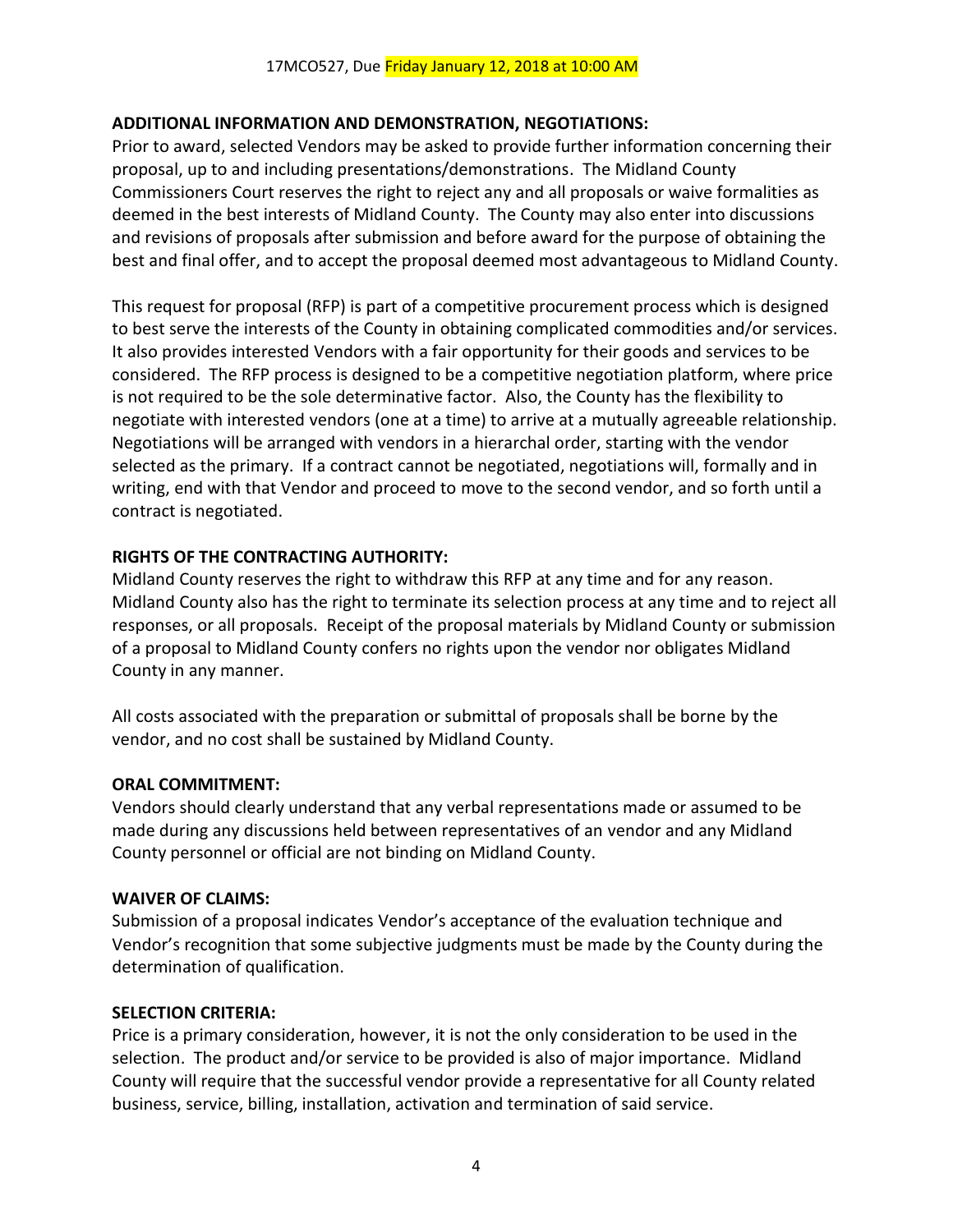### **ORDINANCES AND PERMITS:**

The Vendor agrees, during the performance of the work, to comply with all applicable Federal, State, or local code and ordinances.

#### **INVOICES:**

Invoices are to be mailed to P.O. Box 421, Midland, Texas 79702 and should cite the applicable Purchase Order Number. Any and all notices or other communications required or permitted by any contract awarded as a result of this RFP shall be served on or given to Midland County, in writing, by personal delivery to the Purchasing Agent of Midland County, Texas, or by deposit with the United States Mail, postage prepaid, registered or certified mail, return receipt requested, addressed to the Midland County Purchasing Agent 500 N. Loraine Suite 1101 Midland, TX 79701, or at such other address as may have been specified by written notice to Vendor.

### **INSURANCE:**

The awarded Vendor will maintain such insurance as will protect the Vendor and the County from claims under the Workers' Compensation Acts, and any amendments thereof, and from any other claims for damages from personal injury, including death, which may arise from operations under this agreement, whether such operations be by themselves or by any subcontractor, or anyone directly or indirectly employed by either of them. Current Certificate of such insurance shall be furnished to Midland County and shall show all applicable coverage(s).

## **Other insurance requirements are:**

-General Liability (including completed operations) with a \$1,000,000 per occurrence limit and \$2,000,000 general aggregate. Coverage should also apply within the general liability or by separate pollution liability policy for the liability arising out of the use of herbicides or other chemicals.

-Commercial Automobile Liability with a limit of no less than \$1,000,000. The coverage will also extend liability to hired and non-owned autos.

-Workers' Compensation with limit of \$1,000,000 for Employers Liability.

-We also require a minimum umbrella (or follow form excess policy covering over general liability, auto liability and workers compensation) of no less than \$2,000,000.

Midland County will require the selected Vendor to name Midland County as an additional for both the general liability and auto liability. A waiver of subrogation in favor of the County is required for the workers compensation. If the additional insured status or waiver of subrogation is not blanket, please send a copy of the actual endorsements prior to commencement of any work.

Midland County will require the selected Vendor to name Midland County as an additional insured and provide a waiver of subrogation prior to making a contract.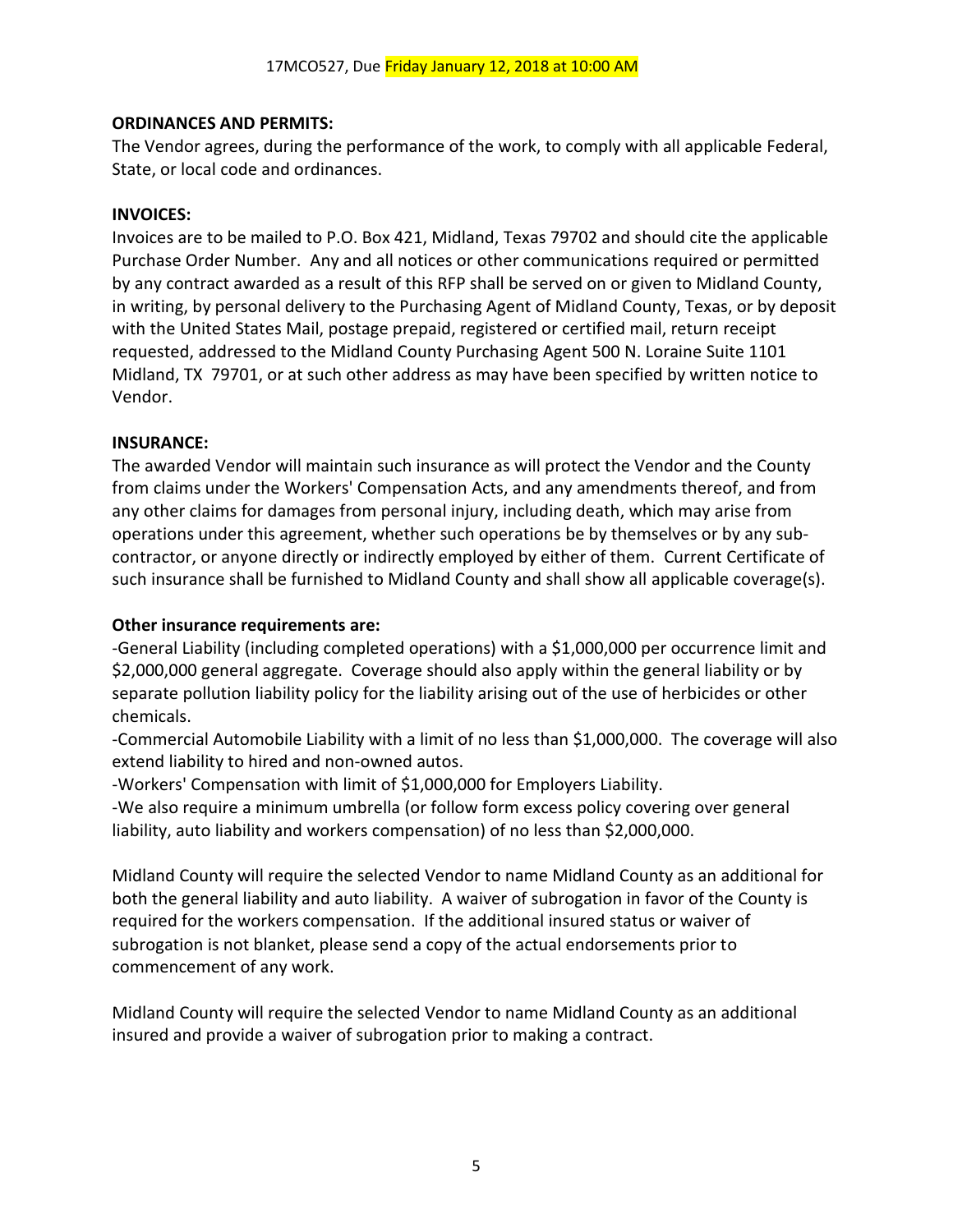### **INDEMNIFICATION:**

The Vendor shall defend, indemnify and save whole and harmless the County and all its officers, agents and employees from and against any and all demands, claims, suits, or causes of action of any character, name, kind or description brought for, or on account of, arising out of or in connection with the Vendor's performance or non-performance of any obligation of Vendor or any negligent act, misconduct or omission of the Vendor in the performance of its contractual obligations. The Vendor shall defend, indemnify, save, and hold harmless the County and its officers, agents, representatives and employees from and against any and all demands, claims, suits, or causes of action of any character, name, kind or description brought for, on account of, arising out of or in connection with Vendor's product or service.

# **STATUS OF INDEPENDENT CONTRACTOR:**

Vendor shall be considered an independent contractor, for all purposes. Vendor will not at any time, directly or indirectly, act as an agent, servant, representative or employee of the County. Vendor will not take any action which is intended to create any commitments, duties, liabilities or obligations on behalf of the County, without prior written consent of the County.

# **SUBCONTRACTOR AND/OR SUPPLIER IDENTIFICATION:**

Should the Bidder subcontract any work, the Bidder shall indicate below the name of each subcontractor and/or supplier the bidder will use in the performance of the contract. The Bidder shall specify the work to be performed by the subcontractor or the materials to be provided by the supplier. Any changes in subcontractor and/or supplier listed below shall require prior approval by the Purchasing Office.

#### **PARTIAL INVALIDITY:**

In the event any one or more of the provisions contained in this RFP or any contract resulting therefore, for any reason, be held to be invalid, illegal or unenforceable in any respect, such invalidity, illegality or unenforceability shall not affect any other provision of this RFP or any contract resulting therefore and this RFP or the contract resulting therefore shall be construed as if such invalid, illegal or unenforceable provision had never been contained herein.

#### **CONTRACT TERMINATION:**

Non-performance of the Vendor in terms of specifications or noncompliance with terms of this contract shall be basis for termination of the contract by the County. Termination in whole or in part, by the County may be made at its option and without prejudice to any other remedy to which it may be entitled at law or in equity, or elsewhere under this contract, by giving (60) sixty days written notice to the Vendor with the understanding that all work being performed under this contract shall cease upon the date specified in such notice. The County shall not pay for work, equipment, services or supplies which are unsatisfactory. Vendor may be given reasonable opportunity prior to termination to correct any deficiency. This, however, shall in no way be construed as negating the basis for termination for non-performance. The right to terminate the notice thereof is controlled by these proposal specifications and is not subject to being altered by contract.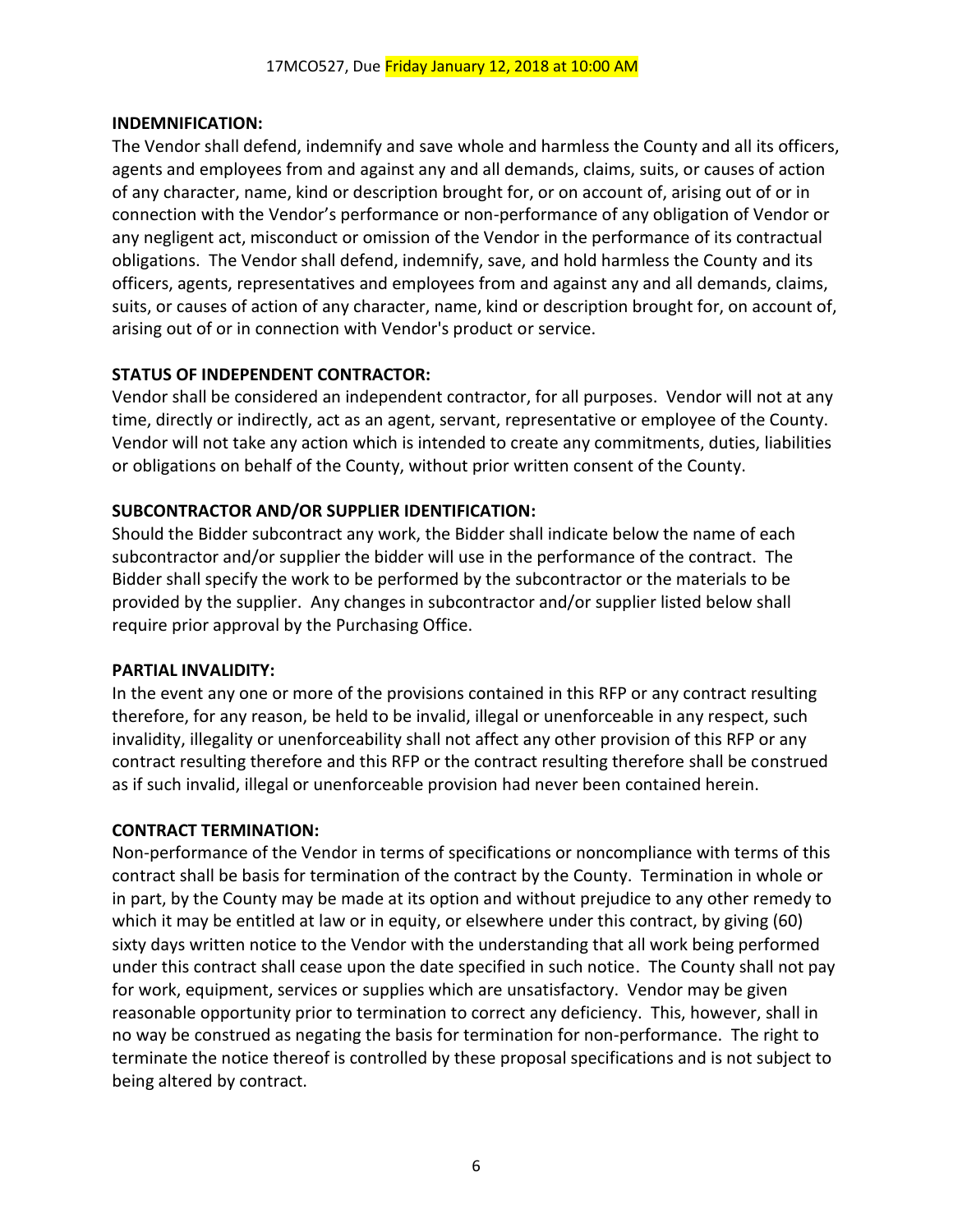### **LAW GOVERNING:**

The parties under contract shall be subject to all Federal laws and regulations, and all rules and regulations of the State of Texas. The laws of the State of Texas shall govern the interpretation and application of the contract; regardless of where any disagreement over its terms should arise or any case of action arise.

### **REMEDIES:**

The successful vendor and Midland County agree that both parties have all rights, duties, and remedies available as stated in the Uniform Commercial Code.

### **VENUE:**

It is hereby agreed that the contract will be made in Midland, Midland County, Texas, and any dispute arising as a result of it shall be governed by the laws of the State of Texas for the purpose of any law suit, and the parties agree that such lawsuit shall be brought in Midland County, Texas.

### **FUNDING CONTINGENCY:**

Any contract awarded pursuant to this RFP shall be contingent on sufficient funding and authority being made available in each fiscal period by the appropriate officials of Midland County. If sufficient funding or authority is not made available, the contract shall become null and void.

### **ASSIGNMENT:**

The Vendor shall not sell, assign transfer or convey this contract in whole or in part, without the prior written consent of the County.

#### **BUSINESS CHANGE DISCLOSURE:**

The Vendor shall immediately disclose any knowledge of a business change (i.e., name change, change in ownership, etc.) that will take place during the duration of this contract.

#### **REFERENCES:**

Please provide at least 3 references for commercial projects, preferably any local/state government clients that the vendor has provided landscaping needs. Provide any certifications that your company has.

#### **EVALUATION PROCESS:**

The County will award to the bidder that submits a bid which represents the "best value" to the County. The best value shall not be based solely upon price but the bid which receives the highest cumulative score for each of the evaluation factors delineated herein. Midland County reserves the right to award to multiple vendors.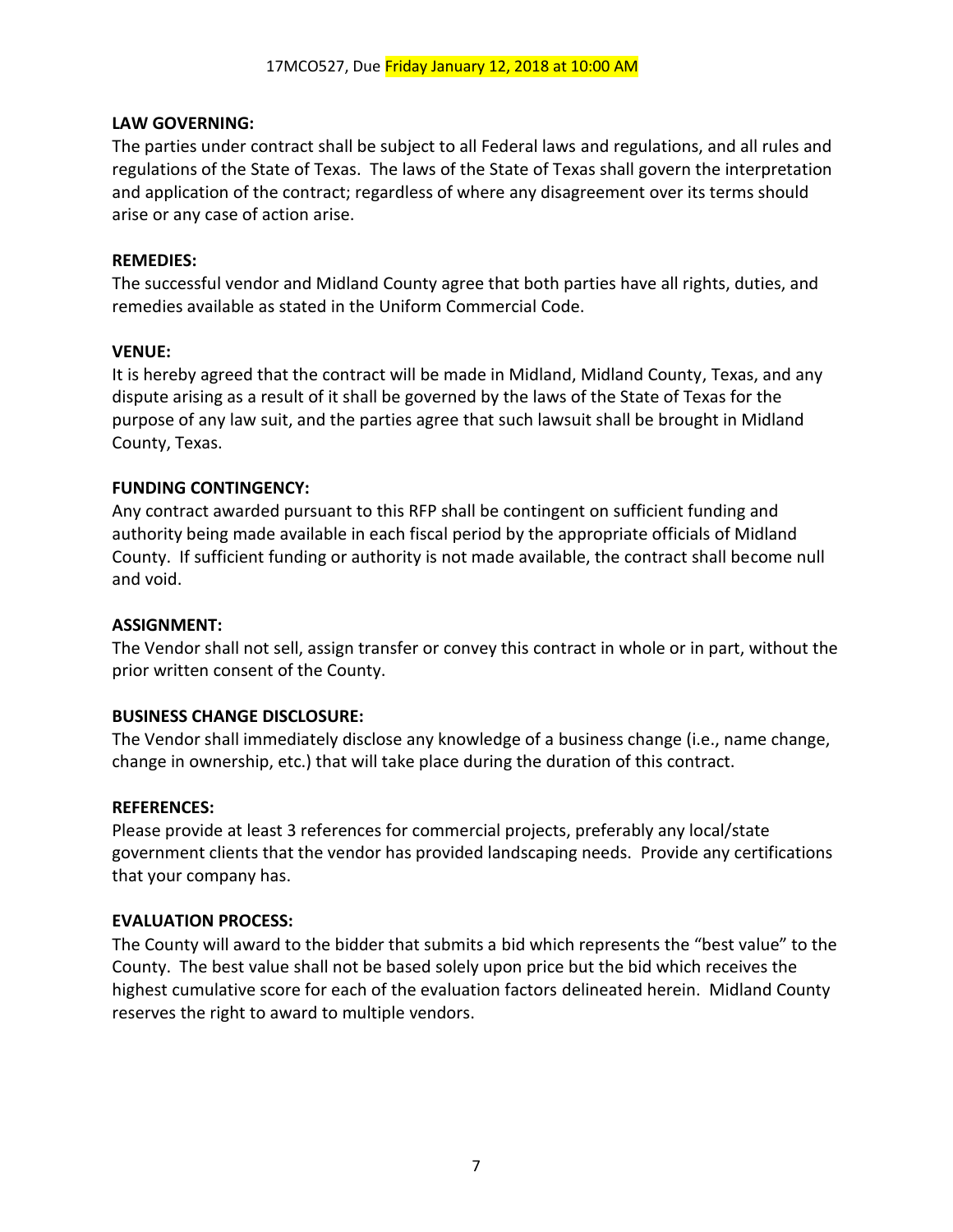# **REQUIRED FORM COMPANY AFFIDAVIT**

The affiant, The affiant, The affiant,  $\frac{1}{2}$  is tates with respect to this submission to County:

I (we) hereby certify that if the contract is awarded to our firm that no member or members of the governing body, elected official or officials, employee or employees of said County, or any person representing or purporting to represent the County, or any family member including spouse, parents, or children of said group, has received or has been promised, directly or indirectly, any financial benefit, by way of fee, commission, finder's fee or any other financial benefit on account of the act of awarding and/or executing a contract.

I hereby certify that I have full authority to bind the company and that I have personally reviewed the information contained in the RFP and this submission, and all attachments and appendices, and do hereby attest to the accuracy of all information contained in this submission, including all attachments and exhibits.

I acknowledge that any misrepresentation will result in immediate disqualification from any consideration in the submission process.

I further recognize that County reserves the right to make its award for any reason considered advantageous to the County. The company selected may be without respect to price or other factors.

| Type of business organization (corporation, LLC, partnership, proprietorship) |  |  |  |  |  |
|-------------------------------------------------------------------------------|--|--|--|--|--|
|                                                                               |  |  |  |  |  |
|                                                                               |  |  |  |  |  |
|                                                                               |  |  |  |  |  |

Notary Seal Below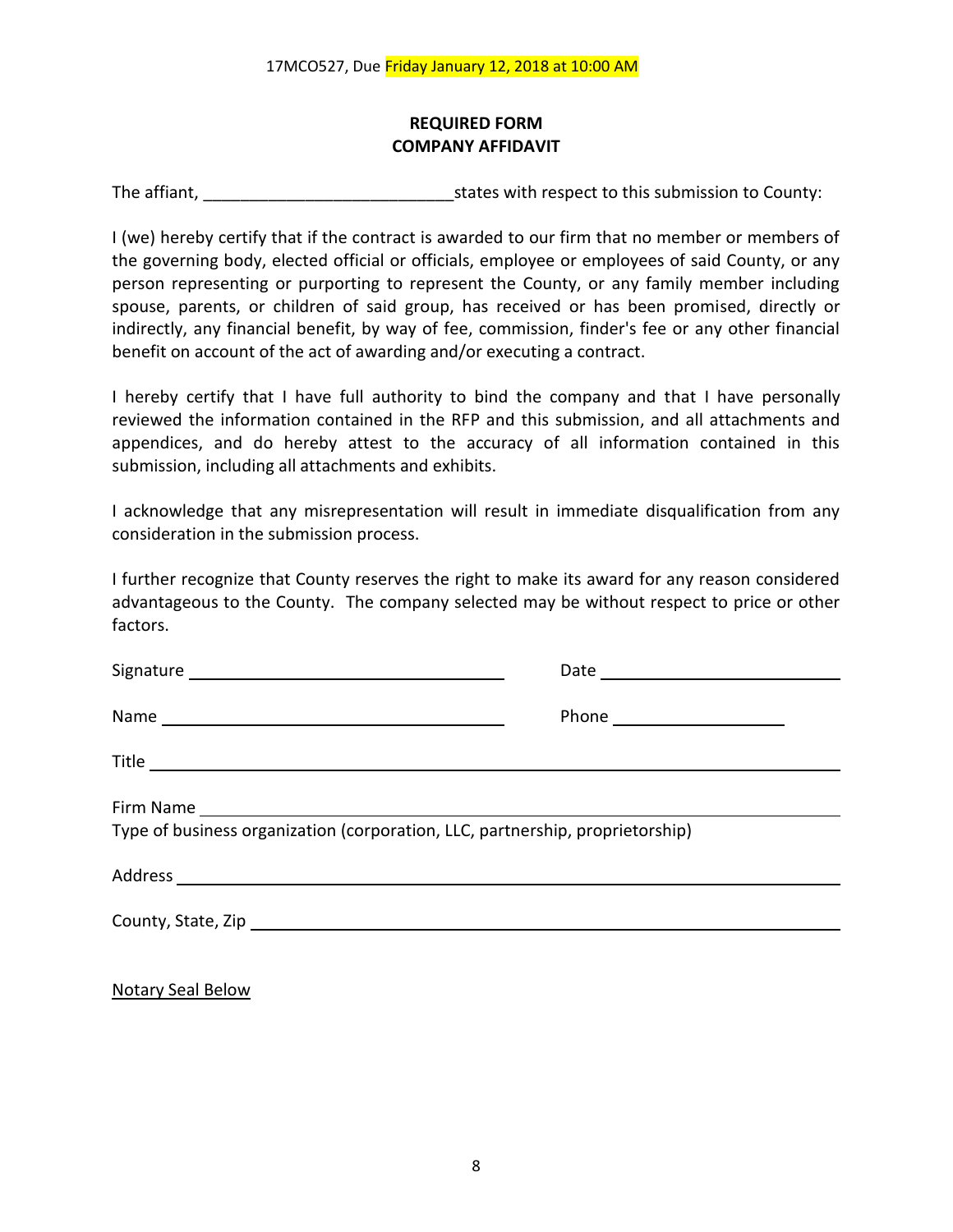# **OBJECTIVE:**

Midland County will be making transitions in 2018, which will require moving items such as files, books, and some furniture.

# **SCOPE:**

# **CSCD**

The Midland Judicial District Community Supervision Correctional Department (CSCD) will be moving from their current office building (200 N. Main St.) to a newly built office building (215 W. Industrial Ave, just west of the County Jail). The target date for this move is the end of January, beginning of February. The exact date and time will be coordinated with the vendor selected. We anticipate that this move will only take 1 day.

The vendor selected is to provide all padding, rain covers, dollies, lifts, and self-closing boxes (credit to be given for returns) necessary for an orderly move. The services desired include loading, unloading, and placing items in locations designated by the employees at their destination.

Prior to the move, the vendor is expected to provide self-closing boxes to enable all employees to pack their personal possessions, office supplies, desk contents, and the contents of similar furniture. Only vertical filing cabinets and computer equipment are included in this portion of the proposal. We prefer to have the vertical filing cabinets moved with the contents still inside. The vendor selected will secure all filing cabinets for moving.

# **LIBRARY**

The Midland County Public Downtown library will be undergoing construction for a long period of time. Most contents of the library will need to either be moved out of the building into 40' storage containers (to be provided by selected vendor) or will need to be moved upstairs using rolling book trucks (to be provided by selected vendor). The target date for this move is March/April 2018. Again, the exact dates and times will be coordinated with the vendor selected.

The vendor selected is to provide all padding, rain covers, dollies, lifts, rolling book trucks, and self-closing boxes (credit to be given for returns) necessary for an orderly move. Because this is a renovation project, Midland County may need to rent some storage containers and/or rolling book trucks for a period of time. The services desired include loading, unloading, and placing items in locations designated by the employees.

Prior to the move, the vendor is expected to provide self-closing boxes to enable all employees to pack their personal possessions, office supplies, desk contents, and the contents of similar furniture. Vertical filing cabinets, furniture, shelving, computer equipment, books, dvd's, and other library contents are included in this portion of the proposal. We prefer to have the vertical filing cabinets moved with the contents still inside. The vendor selected will secure all filing cabinets for moving.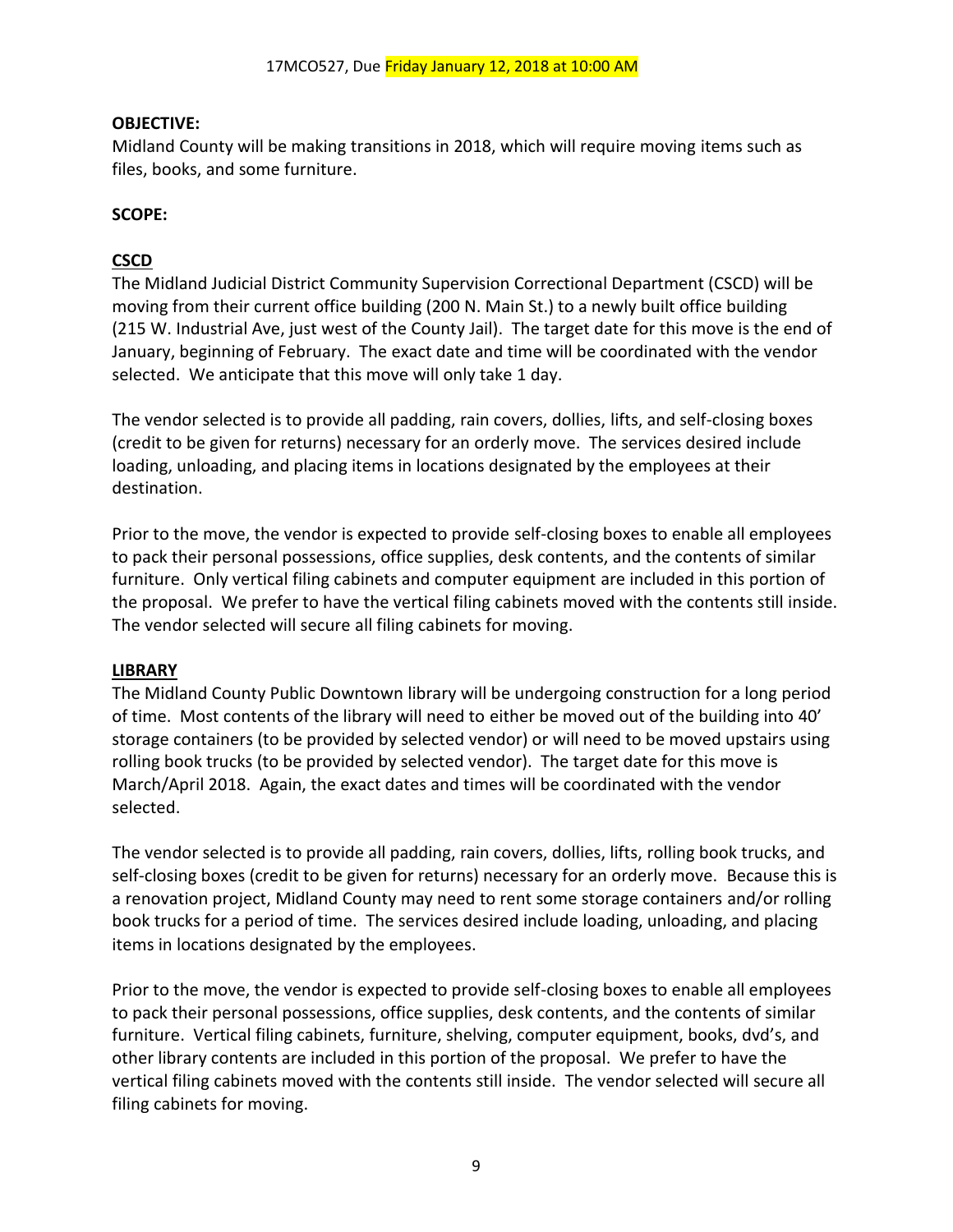### **PRICING PROPOSAL FOR CSCD MOVING PROJECT**

This form is to be completed for supplying boxes and other necessary equipment and labor for moving items from 200 Main Street Midland TX to 215 W. Industrial Ave Midland, TX.

Having carefully examined all the specifications and requirements of this RFP and any attachments hereto, the undersigned proposes to provide moving supplies and services moving pursuant to the aforementioned documents at the below quoted terms.

| <b>Closing Flap Boxes</b>                                                                             | # of boxes @ rate \$ ________ per box |  |
|-------------------------------------------------------------------------------------------------------|---------------------------------------|--|
| Less Credit for Returned Boxes                                                                        |                                       |  |
| Number of personnel __________ provided for loading and unloading boxes and furniture.                |                                       |  |
| Rate for loading, transport and unloading boxes and furniture \$_________ per __________              |                                       |  |
| Can vendor move the vertical filing cabinets with contents inside? Yes ________ No _______            |                                       |  |
| List any other possible change to final price (if any) describing event and charge (credit) in detail |                                       |  |
|                                                                                                       |                                       |  |
|                                                                                                       |                                       |  |